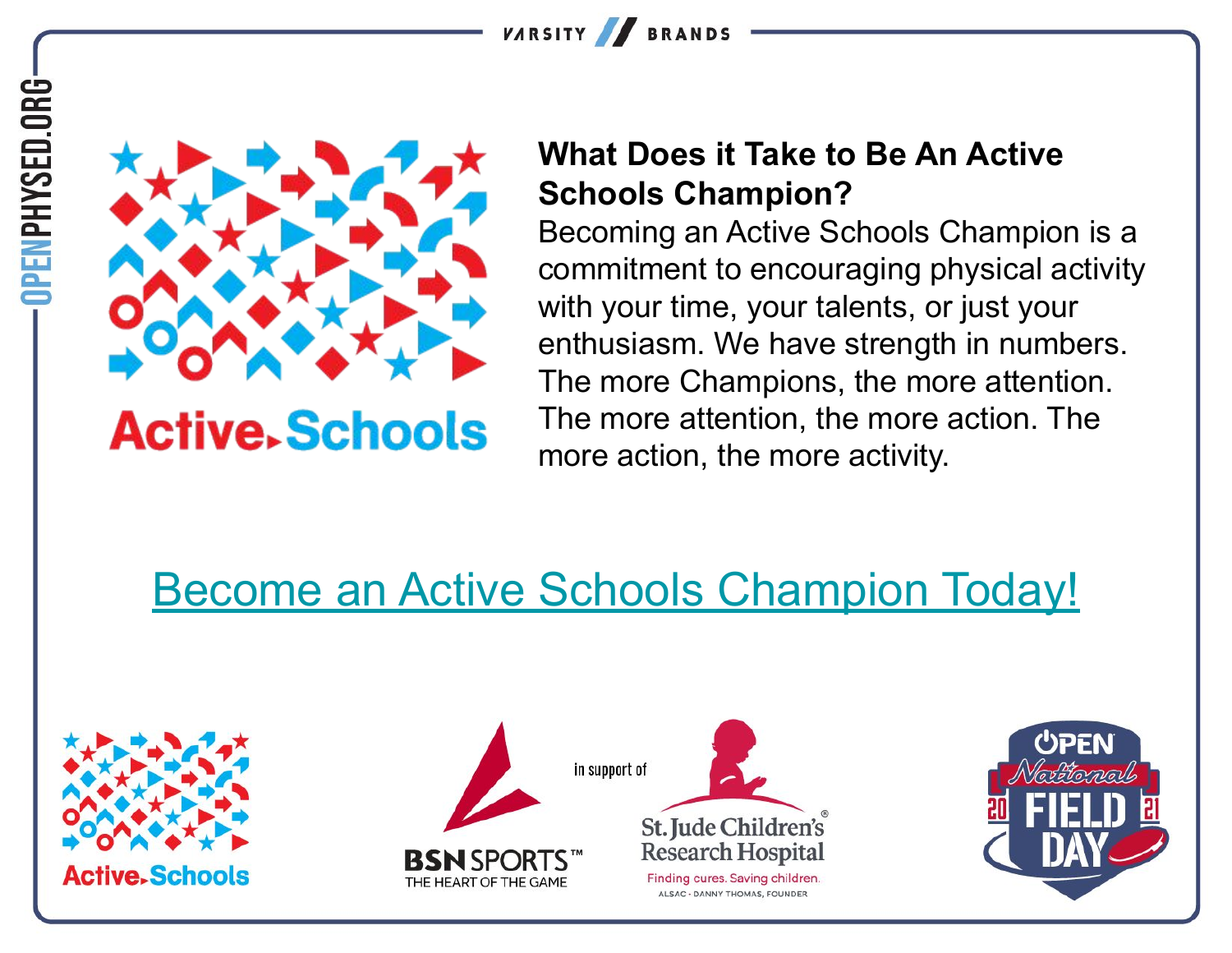

## **Roll-n-Run**

**Watch this activity demo on**  $\sqrt{ }$  **VouTube** 

#### **The Goal:**

To score points by rolling a disc that passes through your legs.

#### **What You Need:**

Timer / [Interval Music](https://music.apple.com/us/album/1-minute-challenges/631219187), Flying Disc

- Roll a flying disc on its edge along a flat surface.
- Quickly run and position your legs in a straddle position.
- If the rolling disc passes through your legs, you score a point!
- Continue for 1 minute.
- Keeping track of your score and earn as many points as possible.
- Bronze =  $1-2$  points, Silver =  $3-4$  points, Gold =  $5+$  points



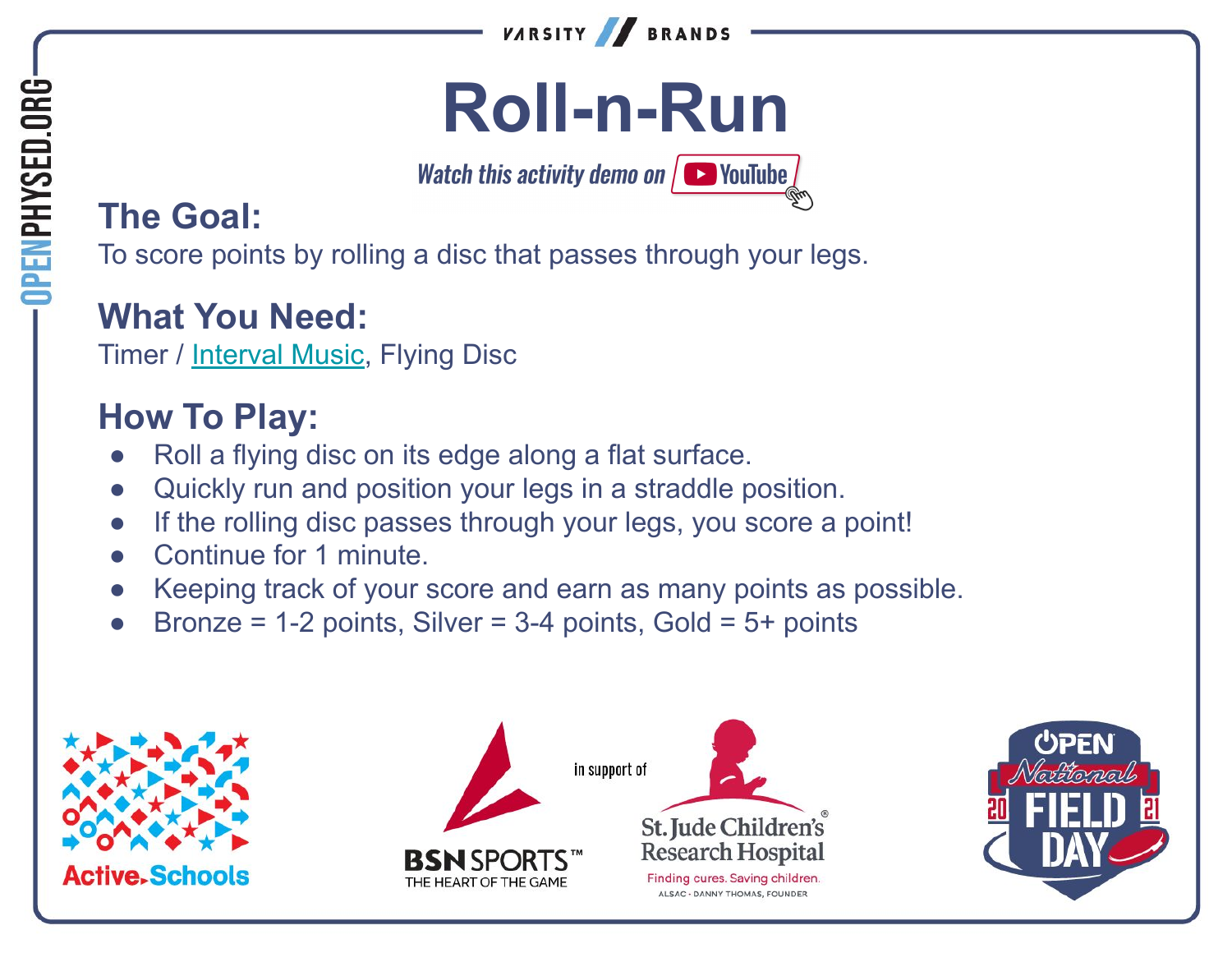

## **Disc Slam**

**Watch this activity demo on**  $\sqrt{ }$  **YouTube** 

#### **The Goal:**

OPENPHYSED.ORG

To score points by passing a flying disc to a partner who slams it into a hoop.

#### **What You Need:**

Flying Disc, Hula Hoop (or laundry basket)

- Player 1 stands holding the flying disc. Player 2 stands 10 paces away next to the hula hoop or laundry basket placed on the ground.
- Player 1 throws the disc toward the hoop and Player 2 tries to "slam" (i.e. bump or knock) it out of the air attempting to get it to land inside the hoop. Your team scores a point if you are successful.
- Switch places and repeat. How many points can you score after 10 attempts?



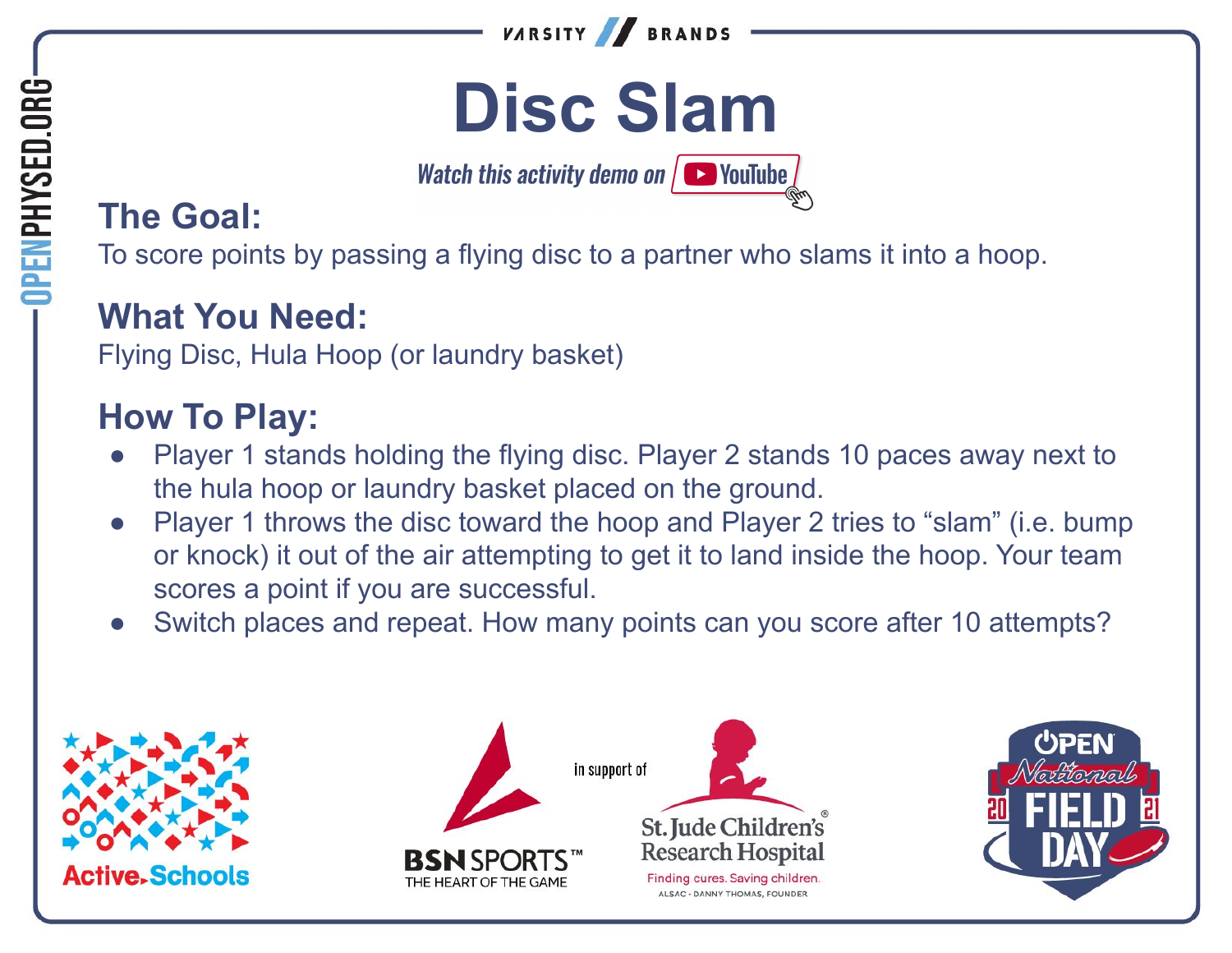

## **Twirl-a-Whirl**

**Watch this activity demo on**  $\sqrt{ }$  **VouTube** 

#### **The Goal:**

How long can you twirl a disc on your finger?

#### **What You Need:**

Timer / [Interval Music](https://music.apple.com/us/album/1-minute-challenges/631219187), Flying Disc

- Begin in a ready stance with the disc resting on your finger.
- When the timer starts, begin twirling the disc using only your finger.
- How long can you keep the twirl going without a drop?
- Bronze = 30 seconds, Silver = 1 minute, Gold = 2 minutes







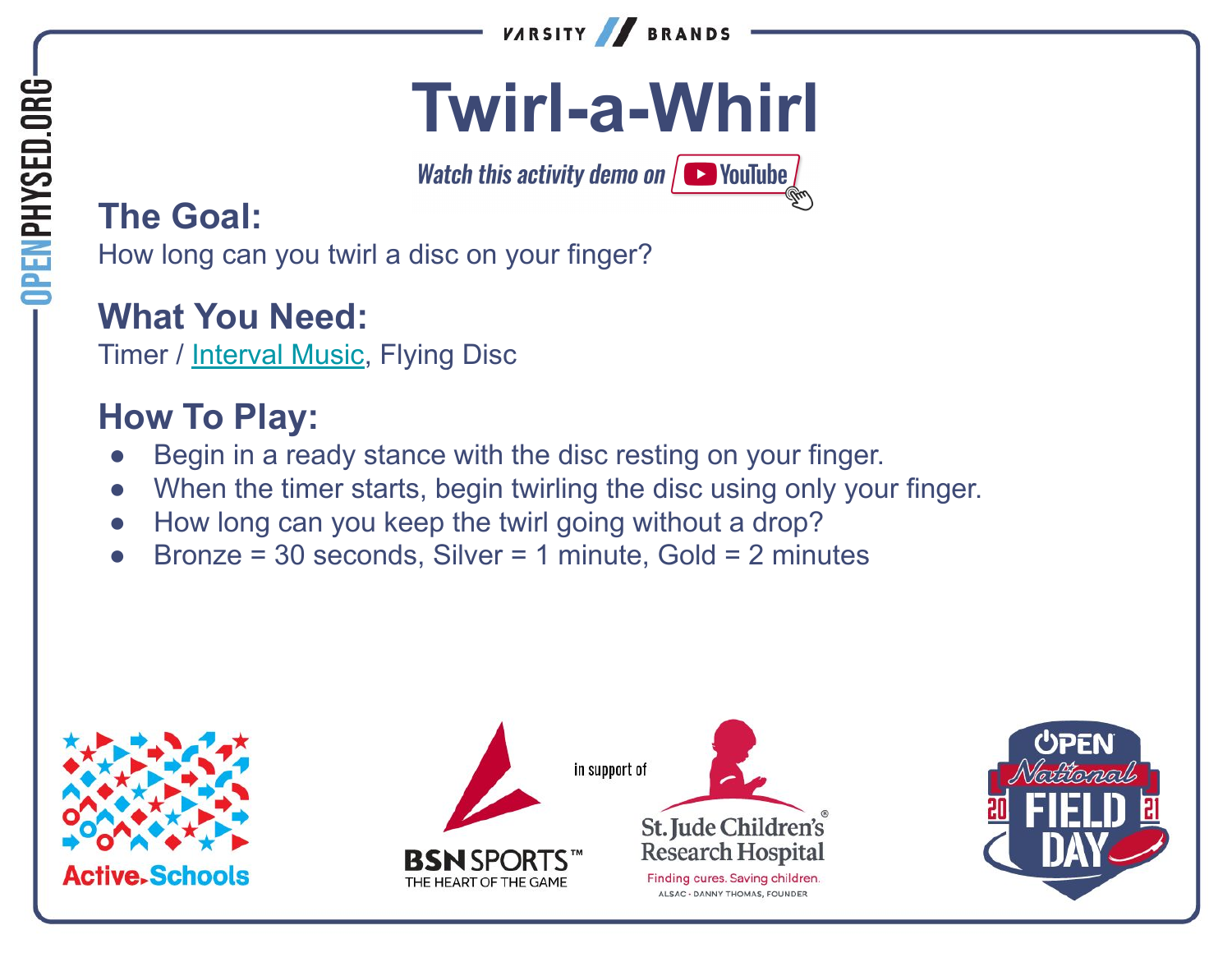



**Watch this activity demo on**  $\sqrt{ }$  YouTube

#### **The Goal:**

**OPENPHYSED.ORG** 

Add up your repetitions. Get the highest score possible after 3 rounds of fitness fun.

#### **What You Need:**

Flying Disc

- Round 1: Spin the flying disc like a coin and perform as many jumping jacks as you can until the disc stops.
- Round 2: Spin the flying disc like a coin and perform as many push-ups as you can until the disc stops.
- Round 3: Spin the flying disc like a coin and perform as many curl-ups as you can until the disc stops.
- Now add the three scores together to get your Grand Total.